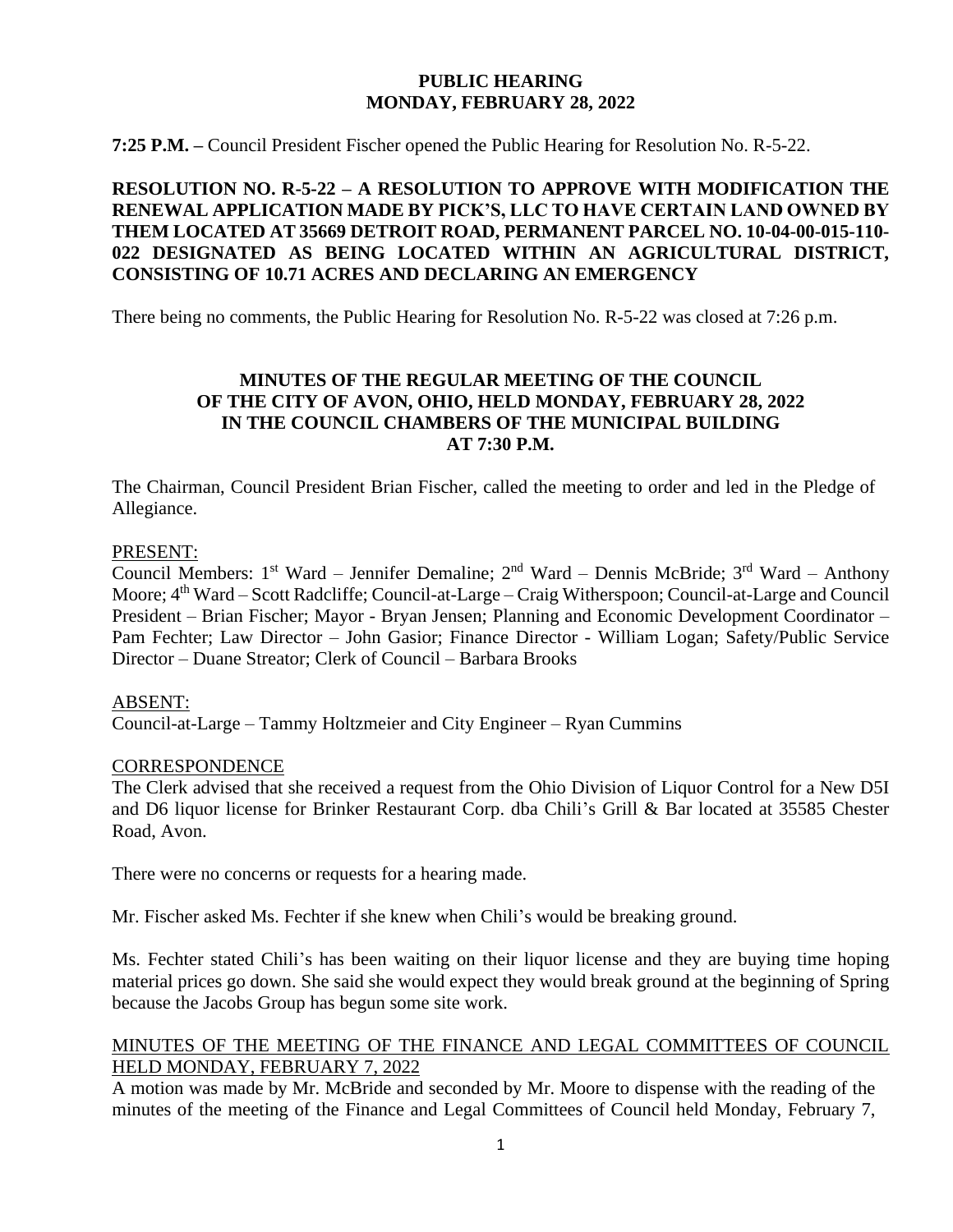2022, and to approve said minutes as published, and the vote was: Mrs. Demaline, "yes; Mr. McBride, "yes"; Mr. Moore, "yes"; Mr. Radcliffe, "yes"; Mr. Witherspoon, "yes"; Mr. Fischer, "yes".

The vote was 6 for and 0 against and the Chairman declared the motion passed.

MINUTES OF THE WORK SESSION OF COUNCIL HELD MONDAY, FEBRUARY 7, 2022 A motion was made by Mr. McBride and seconded by Mr. Moore to dispense with the reading of the minutes of the Work Session of Council held Monday, February 7, 2022, and to approve said minutes as published, and the vote was: Mr. McBride, "yes"; Mr. Moore, "yes"; Mr. Radcliffe, "yes"; Mr. Witherspoon, "yes"; Mrs. Demaline, "yes; Mr. Fischer, "yes".

The vote was 6 for and 0 against and the Chairman declared the motion passed.

MINUTES OF THE REGULAR MEETING OF COUNCIL HELD MONDAY, FEBRUARY 14, 2022 A motion was made by Mr. Radcliffe and seconded by Mr. Moore to dispense with the reading of the minutes of the Regular Meeting of Council held Monday, February 14, 2022, and to approve said minutes as published, and the vote was: Mr. Moore, "yes"; Mr. Radcliffe, "yes"; Mr. Witherspoon, "yes"; Mrs. Demaline, "yes"; Mr. McBride, "yes"; Mr. Fischer, "yes".

The vote was 6 for and 0 against and the Chairman declared the motion passed.

ORDINANCE NO. 14-22 – TO ADD SECTION 1222.02(b)(44a) AND TO AMEND SECTION 1270.03(b)(3) OF THE CODIFIED ORDINANCES OF THE CITY OF AVON, TO PERMIT DRIVE-THRU BANKING IN THE C-4 GENERAL BUSINESS DISTRICT WHEN NOT ASSOCIATED WITH A PRINCIPAL USE ON THE PROPERTY The Clerk read Ordinance No. 14-22 by title only, entitled:

### **AN ORDINANCE TO ADD SECTION 1222.02(b)(44a) AND TO AMEND SECTION 1270.03(b)(3) OF THE CODIFIED ORDINANCES OF THE CITY OF AVON, TO PERMIT DRIVE-THRU BANKING IN THE C-4 GENERAL BUSINESS DISTRICT WHEN NOT ASSOCIATED WITH A PRINCIPAL USE ON THE PROPERTY**

The Chairman declared this to be the second of three readings of Ordinance No. 14-22. A Public Hearing will be held on Monday, March 14, 2022, at 7:25 p.m.

ORDINANCE NO. 22-22 – AMENDING THE PERSONNEL POLICY MANUAL FOR THE CITY, SECTION 5 (CLASSIFICATION AND COMPENSATION) BY INSERTING SUBSECTION 5.18 WHICH ADOPTS A NOTARY REIMBURSEMENT POLICY The Clerk read Ordinance No. 22-22 by title only, entitled:

## **AN ORDINANCE AMENDING THE PERSONNEL POLICY MANUAL FOR THE CITY OF AVON, SECTION 5 (CLASSIFICATION AND COMPENSATION) BY INSERTING SUBSECTION 5.18 WHICH ADOPTS A NOTARY REIMBURSEMENT POLICY AND DECLARING AN EMERGENCY**

A motion was made by Mr. McBride and seconded by Mr. Moore to suspend the rules and act on Ordinance No. 22-22, and the vote was: Mr. Radcliffe, "yes"; Mr. Witherspoon, "yes"; Mrs. Demaline, "yes"; Mr. McBride, "yes"; Mr. Moore, "yes"; Mr. Fischer, "yes".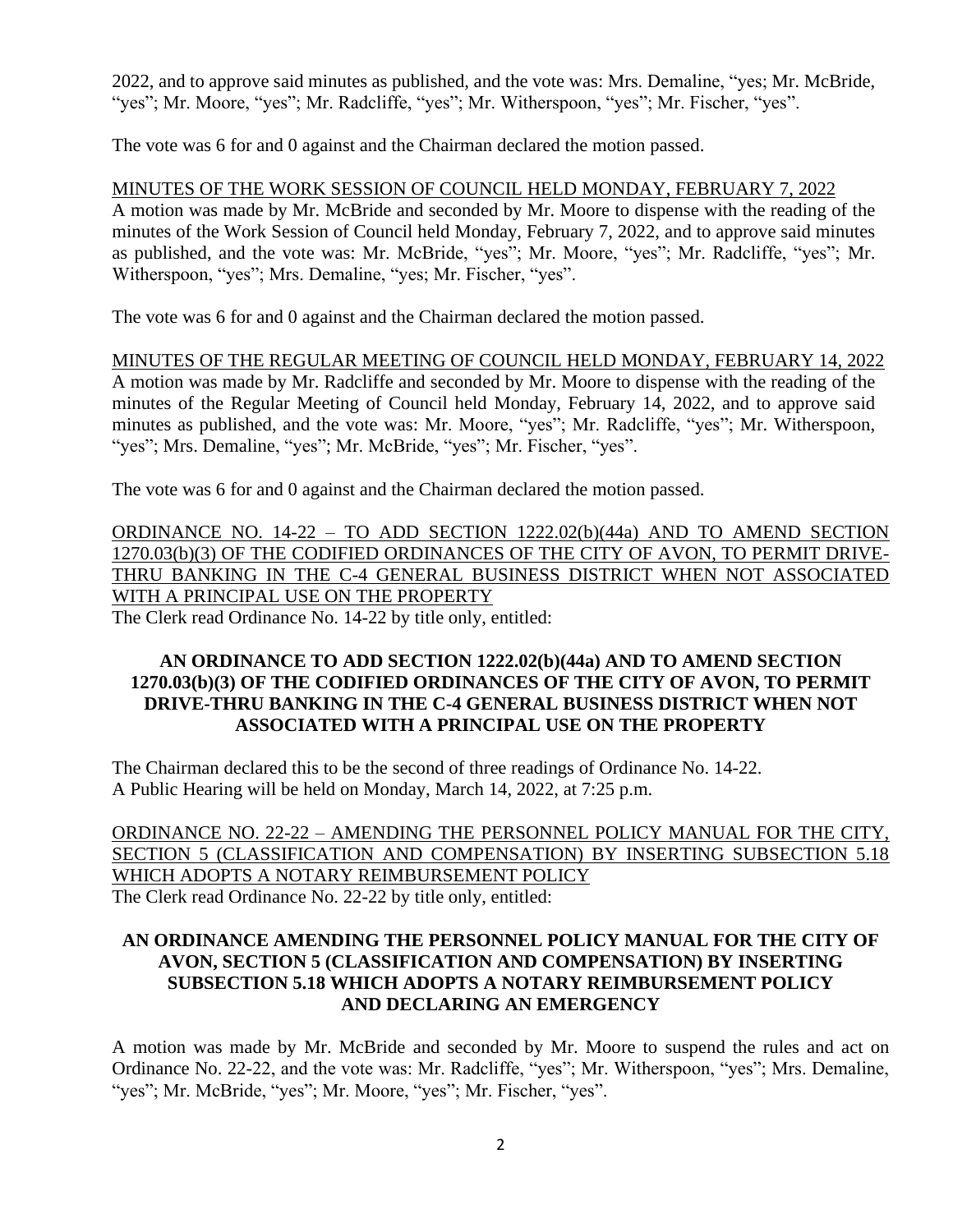The vote was 6 for and 0 against and the Chairman declared the motion passed.

A motion was made by Mr. McBride and seconded by Mr. Radcliffe to adopt Ordinance No. 22-22, and the vote was: Mr. Witherspoon, "yes"; Mrs. Demaline, "yes"; Mr. McBride, "yes"; Mr. Moore, "yes"; Mr. Radcliffe, "yes"; Mr. Fischer, "yes".

The vote was 6 for and 0 against and the Chairman declared the motion passed.

ORDINANCE NO. 23-22 – AMENDING THE PERSONNEL POLICY MANUAL FOR THE CITY BY ADDING SECTION 6.12, (PAID TIME OFF - PART-TIME EMPLOYEES) The Clerk read Ordinance No. 23-22 by title only, entitled:

## **AN ORDINANCE AMENDING THE PERSONNEL POLICY MANUAL FOR THE CITY OF AVON BY ADDING SECTION 6.12, (PAID TIME OFF – PART-TIME EMPLOYEES) AND DECLARING AN EMERGENCY**

A motion was made by Mr. McBride and seconded by Mr. Moore to suspend the rules and act on Ordinance No. 23-22, and the vote was: Mrs. Demaline, "yes"; Mr. McBride, "yes"; Mr. Moore, "yes"; Mr. Radcliffe, "yes"; Mr. Witherspoon, "yes"; Mr. Fischer, "yes".

The vote was 6 for and 0 against and the Chairman declared the motion passed.

A motion was made by Mr. McBride and seconded by Mrs. Demaline to adopt Ordinance No. 23-22, and the vote was: Mr. McBride, "yes"; Mr. Moore, "yes"; Mr. Radcliffe, "yes"; Mr. Witherspoon, "yes"; Mrs. Demaline, "yes"; Mr. Fischer, "yes".

The vote was 6 for and 0 against and the Chairman declared the motion passed.

# ORDINANCE NO. 24-22 – AMENDING THE PERSONNEL POLICY MANUAL FOR THE CITY, SECTION 6.1, (HOLIDAYS)

The Clerk read Ordinance No. 24-22 by title only, entitled:

## **AN ORDINANCE AMENDING THE PERSONNEL POLICY MANUAL FOR THE CITY OF AVON, SECTION 6.1, (HOLIDAYS) AND DECLARING AN EMERGENCY**

A motion was made by Mr. Radcliffe and seconded by Mrs. Demaline to suspend the rules and act on Ordinance No. 24-22, and the vote was: Mr. Moore, "yes"; Mr. Radcliffe, "yes"; Mr. Witherspoon, "yes"; Mrs. Demaline, "yes"; Mr. McBride, "yes"; Mr. Fischer, "yes".

The vote was 6 for and 0 against and the Chairman declared the motion passed.

A motion was made by Mr. McBride and seconded by Mrs. Demaline to adopt Ordinance No. 24-22, and the vote was: Mr. Radcliffe, "yes"; Mr. Witherspoon, "yes"; Mrs. Demaline, "yes"; Mr. McBride, "yes"; Mr. Moore, "yes"; Mr. Fischer, "yes".

The vote was 6 for and 0 against and the Chairman declared the motion passed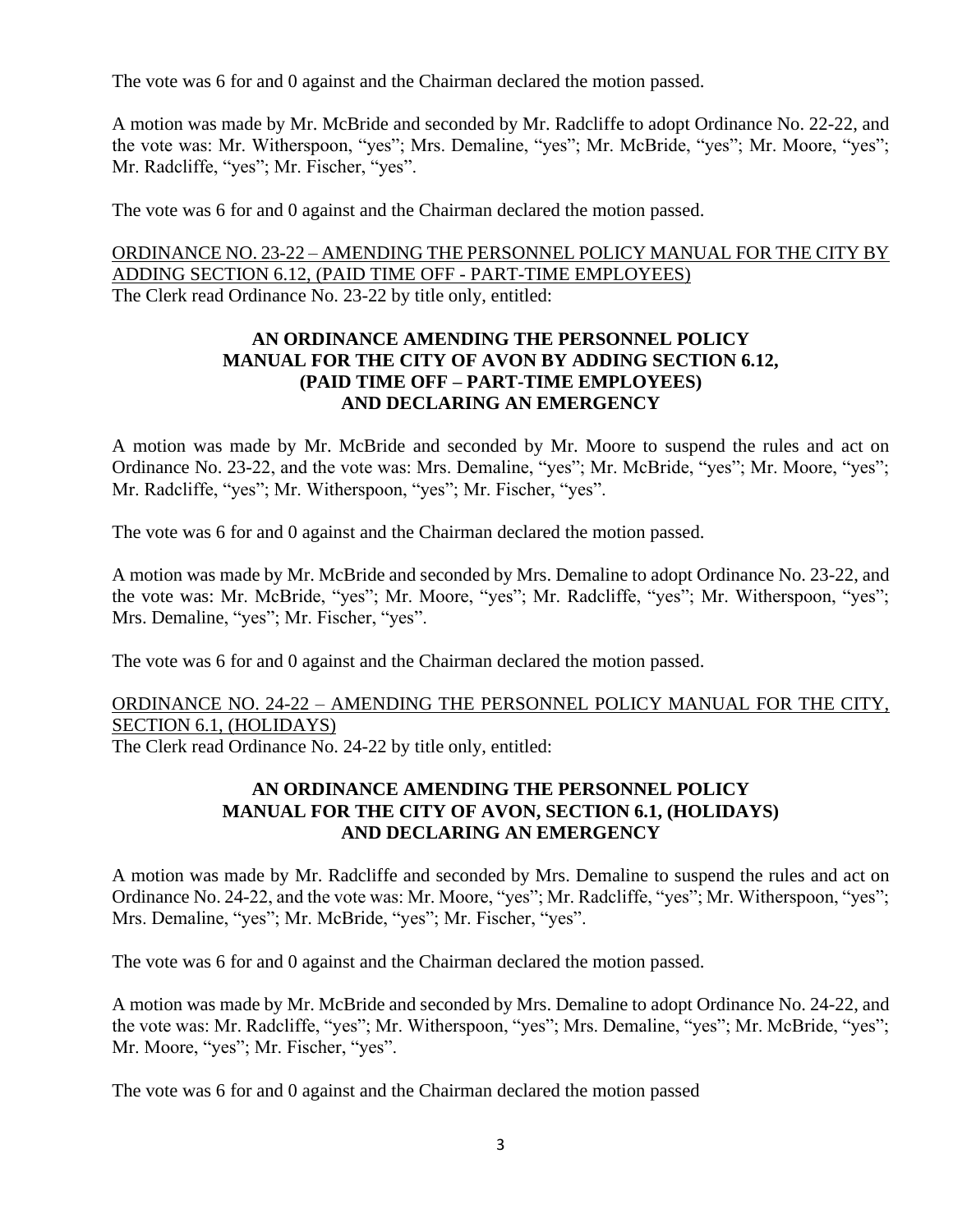ORDINANCE NO. 25-22 – AMENDING SECTION 222.01 OF THE CODIFIED ORDINANCES OF THE CITY OF AVON REGARDING PLACES TO POST ENACTED LEGISLATION

The Clerk read Ordinance No. 25-22 by title only, entitled:

# **AN ORDINANCE AMENDING SECTION 222.01 OF THE CODIFIED ORDINANCES OF THE CITY OF AVON REGARDING PLACES TO POST ENACTED LEGISLATION AND DECLARING AN EMERGENCY**

A motion was made by Mr. McBride and seconded by Mr. Radcliffe to suspend the rules and act on Ordinance No. 25-22, and the vote was: Mr. Witherspoon, "yes"; Mrs. Demaline, "yes"; Mr. McBride, "yes"; Mr. Moore, "yes"; Mr. Radcliffe, "yes"; Mr. Fischer, "yes".

The vote was 6 for and 0 against and the Chairman declared the motion passed.

A motion was made by Mr. McBride and seconded by Mr. Moore to adopt Ordinance No. 25-22, and the vote was: Mrs. Demaline, "yes"; Mr. McBride, "yes"; Mr. Moore, "yes"; Mr. Radcliffe, "yes"; Mr. Witherspoon, "yes"; Mr. Fischer, "yes".

The vote was 6 for and 0 against and the Chairman declared the motion passed

ORDINANCE NO. 26-22 – APPROVING THE EDITING AND INCLUSION OF CERTAIN ORDINANCES AS PARTS OF THE VARIOUS COMPONENT CODES OF THE CODIFIED ORDINANCES; PROVIDING FOR THE ADOPTION AND PUBLICATION OF NEW MATTER IN THE UPDATED AND REVISED CODIFIED ORDINANCES; REPEALING ORDINANCES AND RESOLUTIONS IN CONFLICT THEREWITH The Clerk read Ordinance No. 26-22 by title only, entitled:

## **AN ORDINANCE APPROVING THE EDITING AND INCLUSION OF CERTAIN ORDINANCES AS PARTS OF THE VARIOUS COMPONENT CODES OF THE CODIFIED ORDINANCES; PROVIDING FOR THE ADOPTION AND PUBLICATION OF NEW MATTER IN THE UPDATED AND REVISED CODIFIED ORDINANCES; REPEALING ORDINANCES AND RESOLUTIONS IN CONFLICT THEREWITH AND DECLARING AN EMERGENCY**

A motion was made by Mr. McBride and seconded by Mr. Radcliffe to suspend the rules and act on Ordinance No. 26-22, and the vote was: Mr. McBride, "yes"; Mr. Moore, "yes"; Mr. Radcliffe, "yes"; Mr. Witherspoon, "yes"; Mrs. Demaline, "yes"; Mr. Fischer, "yes".

The vote was 6 for and 0 against and the Chairman declared the motion passed.

A motion was made by Mr. McBride and seconded by Mr. Radcliffe to adopt Ordinance No. 26-22, and the vote was: Mr. Moore, "yes"; Mr. Radcliffe, "yes"; Mr. Witherspoon, "yes"; Mrs. Demaline, "yes"; Mr. McBride, "yes"; Mr. Fischer, "yes".

The vote was 6 for and 0 against and the Chairman declared the motion passed.

# ORDINANCE NO. 27-22 – AUTHORIZING THE MAYOR TO ENTER INTO AN AGREEMENT WITH OHIO EDISON COMPANY, (OE), AND THE CLEVELAND ILLUMINATING COMPANY,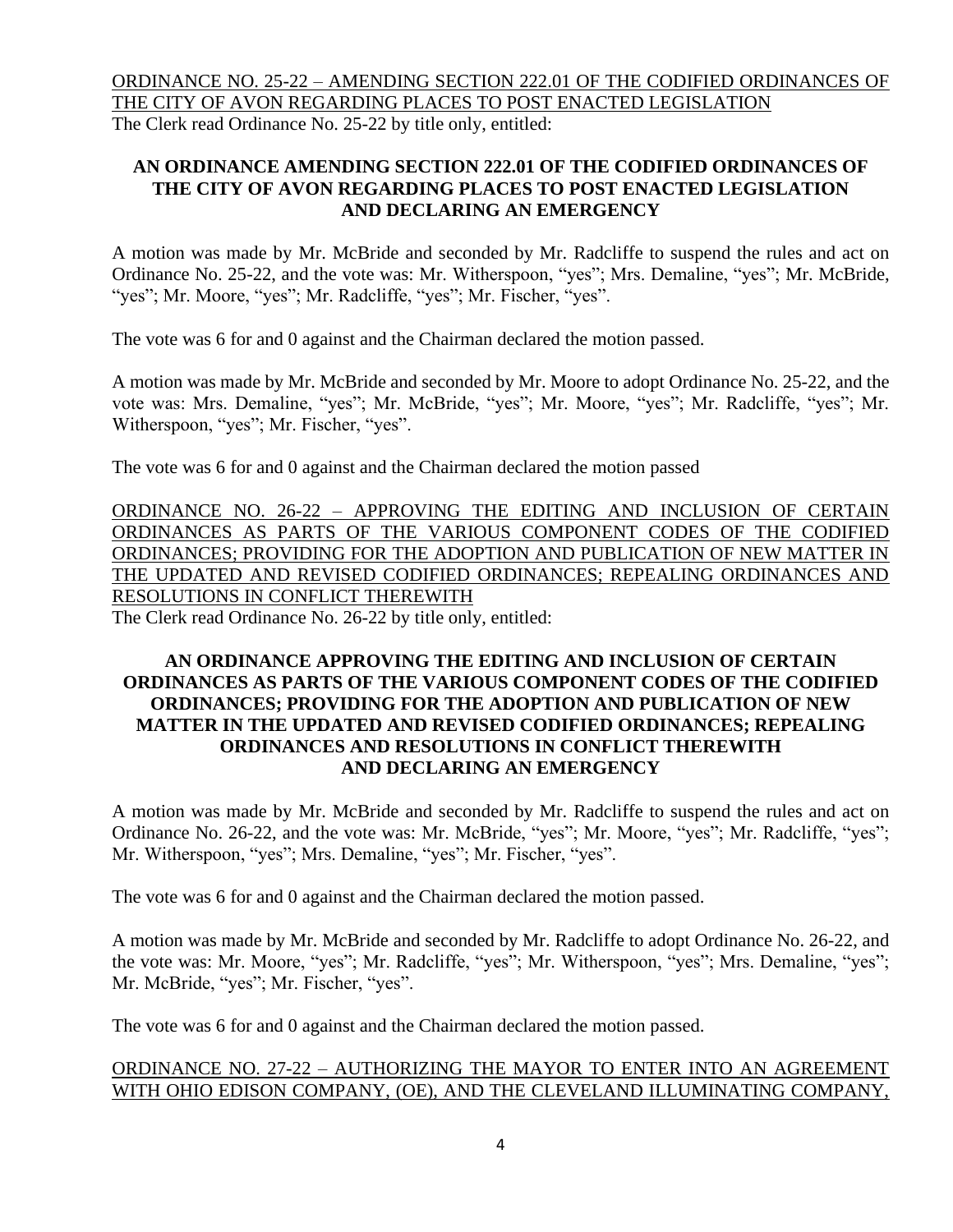(CEI), TO PROVIDE LIGHT-EMITTING DIODE ("LED") STREET LIGHTING SERVICE TO THE COMPANY OWNED STREET LIGHTING FACILITIES LOCATED IN THE CITY OF AVON The Clerk read Ordinance No. 27-22 by title only, entitled:

## **AN ORDINANCE AUTHORIZING THE MAYOR TO ENTER INTO AN AGREEMENT WITH OHIO EDISON COMPANY, (OE), AND THE CLEVELAND ILLUMINATING COMPANY, (CEI), TO PROVIDE LIGHT-EMITTING DIODE ("LED") STREET LIGHTING SERVICE TO THE COMPANY OWNED STREET LIGHTING FACILITIES LOCATED IN THE CITY OF AVON AND DECLARING AN EMERGENCY**

A motion was made by Mr. McBride and seconded by Mr. Moore to suspend the rules and act on Ordinance No. 27-22, and the vote was: Mr. Radcliffe, "yes"; Mr. Witherspoon, "yes"; Mrs. Demaline, "yes"; Mr. McBride, "yes"; Mr. Moore, "yes"; Mr. Fischer, "yes".

The vote was 6 for and 0 against and the Chairman declared the motion passed.

A motion was made by Mr. McBride and seconded by Mr. Moore to adopt Ordinance No. 27-22, and the vote was: Mr. Witherspoon, "yes"; Mrs. Demaline, "yes"; Mr. McBride, "yes"; Mr. Moore, "yes"; Mr. Radcliffe, "yes"; Mr. Fischer, "yes".

The vote was 6 for and 0 against and the Chairman declared the motion passed

RESOLUTION NO. R-5-22 – TO APPROVE WITH MODIFICATION THE RENEWAL APPLICATION MADE BY PICK'S, LLC TO HAVE CERTAIN LAND OWNED BY THEM LOCATED AT 35669 DETROIT ROAD, PERMANENT PARCEL NO. 10-04-00-015-110-022, DESIGNATED AS BEING LOCATED WITHIN AN AGRICULTURAL DISTRICT, CONSISTING OF 10.71 ACRES

The Clerk read Resolution No. R-5-22 by title only, entitled:

## **A RESOLUTION TO APPROVE WITH MODIFICATION THE RENEWAL APPLICATION MADE BY PICK'S, LLC TO HAVE CERTAIN LAND OWNED BY THEM LOCATED AT 35669 DETROIT ROAD, PERMANENT PARCEL NO. 10-04-00-015-110-022, DESIGNATED AS BEING LOCATED WITHIN AN AGRICULTURAL DISTRICT, CONSISTING OF 10.71ACRES AND DECLARING AN EMERGENCY**

A motion was made by Mr. McBride and seconded by Mr. Moore to suspend the rules and act on Resolution No. R-5-22, and the vote was: Mrs. Demaline, "yes"; Mr. McBride, "yes"; Mr. Moore, "yes"; Mr. Radcliffe, "yes"; Mr. Witherspoon, "yes"; Mr. Fischer, "yes".

The vote was 6 for and 0 against and the Chairman declared the motion passed.

A motion was made by Mr. McBride and seconded by Mr. Radcliffe to adopt Resolution No. R-5-22, and the vote was: Mr. McBride, "yes"; Mr. Moore, "yes"; Mr. Radcliffe, "yes"; Mr. Witherspoon, "yes"; Mrs. Demaline, "yes"; Mr. Fischer, "yes".

The vote was 6 for and 0 against and the Chairman declared the motion passed.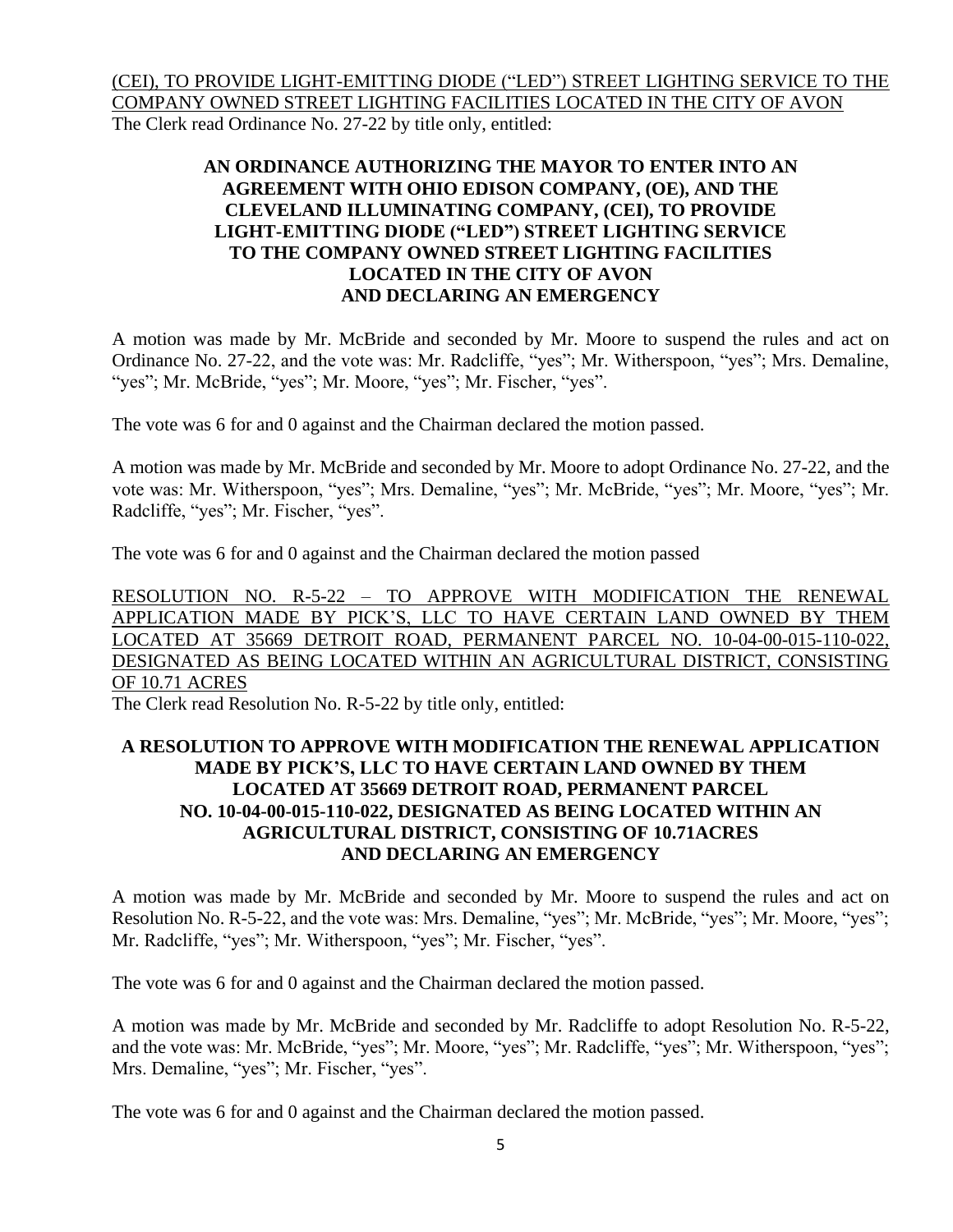# RESOLUTION NO. R-6-22 – TO APPOINT A REPRESENTATIVE FOR THE CITY OF AVON TO THE LORAIN COUNTY BOARD OF HEALTH

The Clerk read Resolution No. R-6-22 by title only, entitled:

## **A RESOLUTION TO APPOINT A REPRESENTATIVE FOR THE CITY OF AVON TO THE LORAIN COUNTY BOARD OF HEALTH AND DECLARING AN EMERGENCY**

A motion was made by Mr. McBride and seconded by Mr. Moore to suspend the rules and act on Resolution No. R-6-22, and the vote was: Mr. Moore, "yes"; Mr. Radcliffe, "yes"; Mr. Witherspoon, "yes"; Mrs. Demaline, "yes"; Mr. McBride, "yes"; Mr. Fischer, "yes".

The vote was 6 for and 0 against and the Chairman declared the motion passed.

A motion was made by Mr. McBride and seconded by Mr. Radcliffe to adopt Resolution No. R-6-22, and the vote was: Mr. Radcliffe, "yes"; Mr. Witherspoon, "yes"; Mrs. Demaline, "yes"; Mr. McBride, "yes"; Mr. Moore, "yes"; Mr. Fischer, "yes".

The vote was 6 for and 0 against and the Chairman declared the motion passed

RESOLUTION NO. R-7-22 – TO ADVERTISE FOR BIDS FOR THE CONSTRUCTION OF RESTROOM FACILITIES AT THE AVON AQUATIC CENTER, NORTHGATE PARK AND AT THE YET TO BE NAMED PARK ON DETROIT ROAD (FORMERLY THE KURTZ BROS PROPERTY)

The Clerk read Resolution No. R-7-22 by title only, entitled:

# **A RESOLUTION TO ADVERTISE FOR BIDS FOR THE CONSTRUCTION OF RESTROOM FACILITIES AT THE AVON AQUATIC CENTER, NORTHGATE PARK AND AT THE YET TO BE NAMED PARK ON DETROIT ROAD (FORMERLY THE KURTZ BROS PROPERTY) AND DECLARING AN EMERGENCY**

A motion was made by Mr. McBride and seconded by Mr. Radcliffe to suspend the rules and act on Resolution No. R-7-22, and the vote was: Mr. Witherspoon, "yes"; Mrs. Demaline, "yes"; Mr. McBride, "yes"; Mr. Moore, "yes"; Mr. Radcliffe, "yes"; Mr. Fischer, "yes".

The vote was 6 for and 0 against and the Chairman declared the motion passed.

A motion was made by Mr. McBride and seconded by Mr. Moore to adopt Resolution No. R-7-22, and the discussion was:

Mrs. Demaline asked if the Resolution would be changed to reflect the park's new name.

Mr. Gasior indicated he was unaware that the park was given a new name.

Mayor Jensen advised the park was going to now be known as Eagle Point.

Mr. Fischer advised Eagle Point won the vote in the naming contest.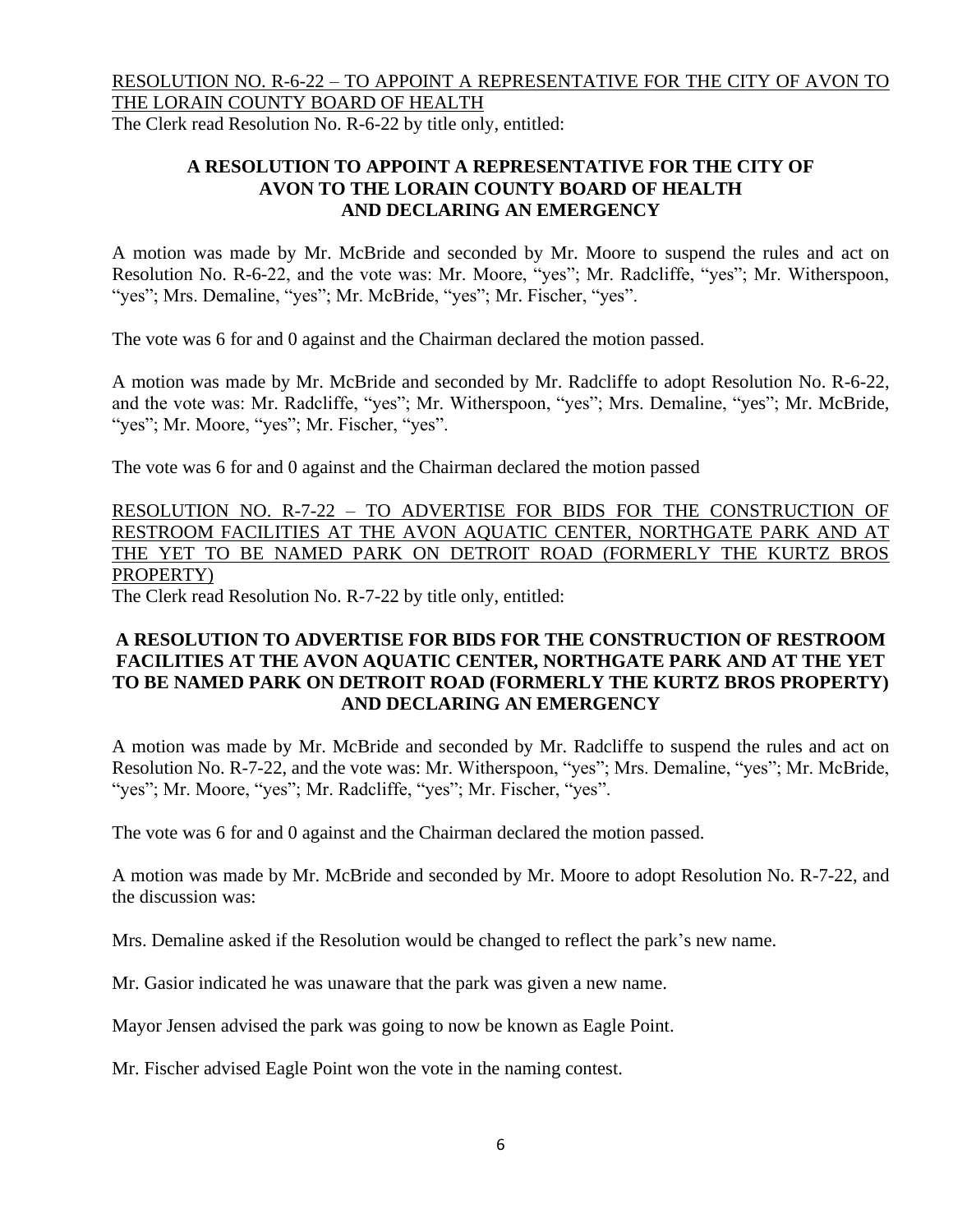Mr. Gasior advised he was not told about the name change. Mr. Gasior asked if the Kurtz Bros. property would now be known as Eagle Point Park.

There was some discussion as to whether an Ordinance to formally name the park would be forthcoming.

Mr. Gasior advised they could pass an Ordinance to name the park, but he does not believe they have adopted legislation to name other City parks. He said they could have that legislation at the next meeting if that was the desire of Council, but for now Council could pass the legislation with Kurtz Bros. property listed.

And the vote was: Mrs. Demaline, "yes"; Mr. McBride, "yes"; Mr. Moore, "yes"; Mr. Radcliffe, "yes"; Mr. Witherspoon, "yes"; Mr. Fischer, "yes".

The vote was 6 for and 0 against and the Chairman declared the motion passed

#### REPORTS AND COMMENTS

MAYOR JENSEN had no further comments.

#### COUNCIL MEMBERS:

MRS. DEMALINE, WARD 1, advised with the weather breaking she is hoping they could have the 2022 Sidewalk Program on an upcoming Work Session agenda.

Mayor Jensen advised he would get with the Zoning Enforcement Officer and Mr. Cummins, who is out of town, as they were working on that list this last week. He said if it is ready then it will be on the next Work Session agenda and if not, the following Work Session.

MRS. HOLTZMEIER, AT LARGE, was absent

MR. MCBRIDE, WARD 2, asked if Mayor Jensen had any idea as to when the swamp would be dredged at UH.

Mayor Jensen advised Mr. Cummins will be back in the office tomorrow.

MR. MOORE, WARD 3, advised the Lorain Public Library System is celebrating Earth Day (April 22) by participating in the  $13<sup>th</sup>$  annual Neighborhood Forest program that provides free trees to children. He said if any children are interested in receiving a free tree, they could register online by March 15<sup>th</sup> at [www.neighborhooodforest.org](http://www.neighborhooodforest.org/) or they could contact the Avon Branch of the library at 440-937-4743.

MR. RADCLIFFE, WARD 4, thanked the Recreation Coordinator, Clare Harasimchuk for all her work with the park naming contest. He felt Eagle Point is a wonderful name for the park and he looks forward to seeing signage so that the residents can see it is a new park for the community.

MR. WITHERSPOON, AT LARGE, had no comments.

MR. FISCHER, AT LARGE, thanked Mrs. Brooks, Mr. Gasior and Mayor Jensen for all their work preparing the agendas and packets each week. He said a lot of people do not see the behind the scenes of what goes into putting these agendas/packets together. Mr. Fischer advised Mrs. Brooks and Mr. Gasior, Mayor Jensen and he are coordinating throughout the week and sometimes on the weekend